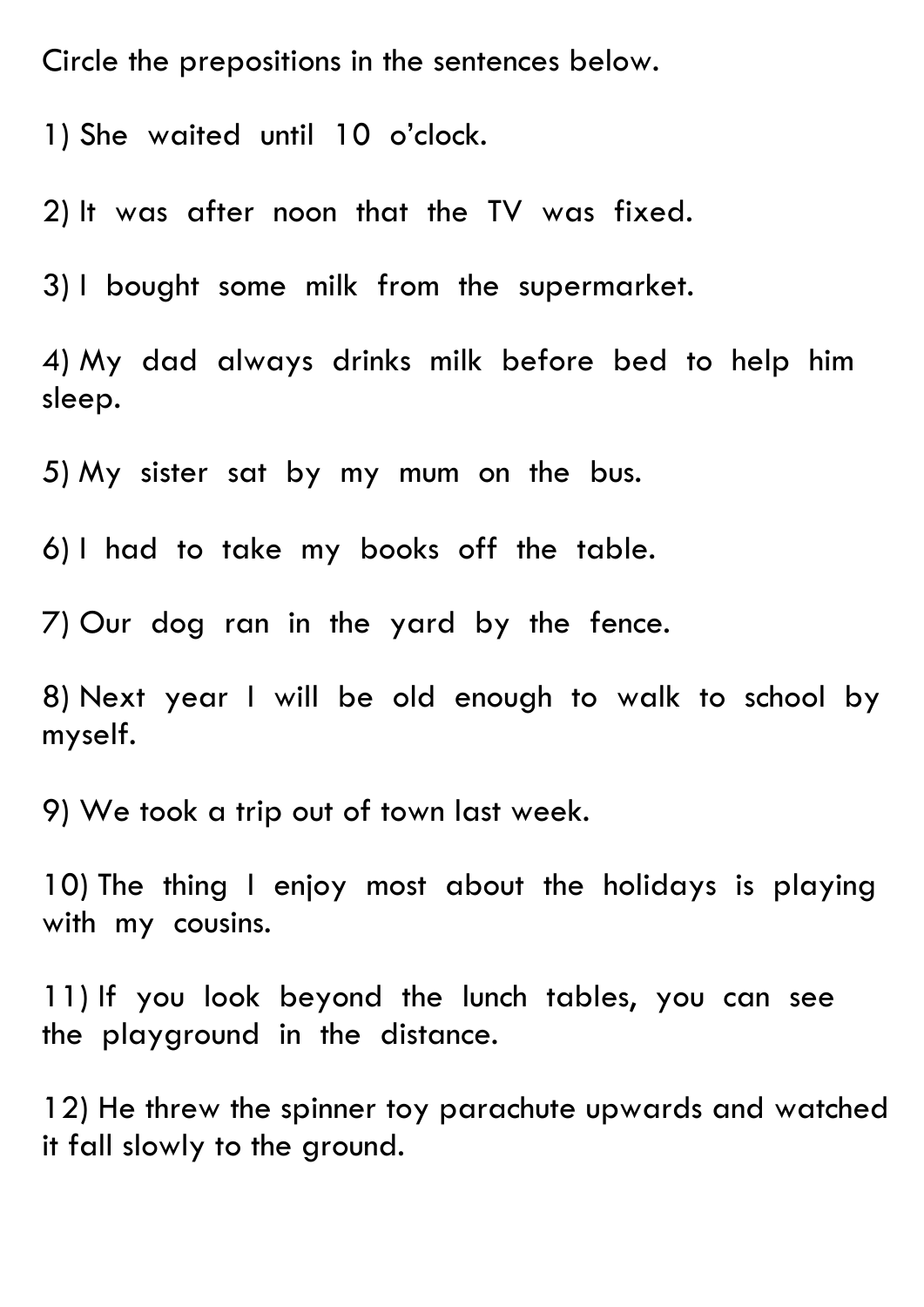## **Answers**

1) She waited until 10 o'clock.

2) It was after noon that the TV was fixed.

3) I bought some milk from the supermarket.

4) My dad always drinks milk before bed to help him sleep.

5) My sister sat by my mum on the bus.

6) I had to take my books off the table.

7) Our dog ran in the yard by the fence.

8) Next year I will be old enough to walk to school by myself.

9) We took a trip out of town last week.

10) The thing I enjoy most about the holidays is playing with my cousins.

11) If you look beyond the lunch tables, you can see the playground in the distance

12) He threw the spinner toy parachute upwards and watched it fall slowly to the ground.